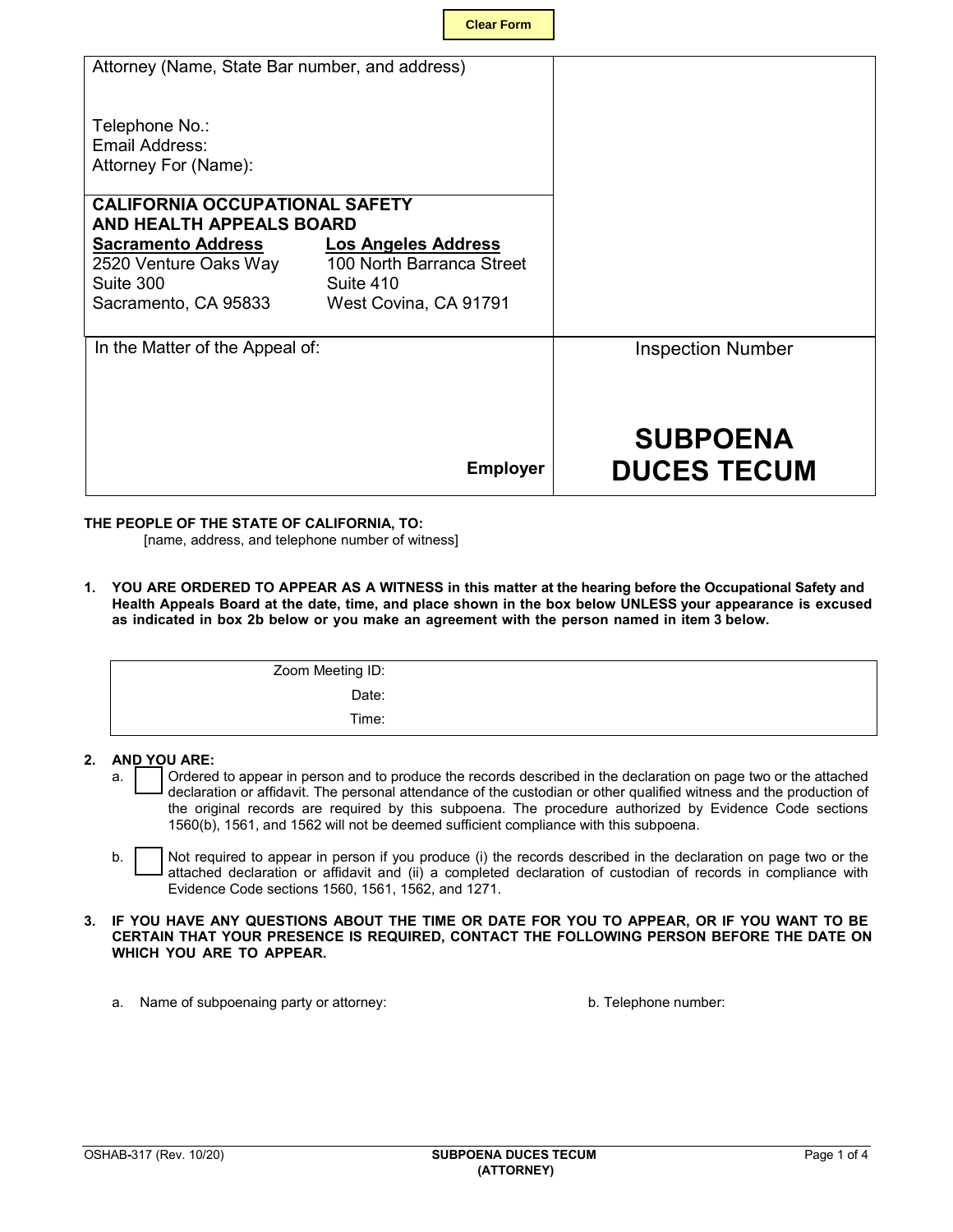**Witness Fees:** You are entitled to witness fees and mileage actually traveled both ways, as provided by law, if you request them BEFORE your scheduled appearance from the person named in item 3. **4.**

# **DISOBEDIENCE OF THIS SUBPOENA MAY BE PUNISHED AS CONTEMPT IN THE MANNER AND FORM PRESCRIBED BY LAW.**

Date: By: Books and the set of the set of the set of the set of the set of the set of the set of the set of the set of the set of the set of the set of the set of the set of the set of the set of the set of the set of the

 $\overline{a}$ 

(Name and Title)

 **ACCESSIBILITY OPTIONS AND ACCOMMODATIONS:** Disability accommodation is available upon request. Any should contact the above listed office or the Statewide Disability Accommodation Coordinator at 1-866-326-1616 (toll free). The coordinator can also be reached through the California Relay Service by dialing 711 or 1-800-735-2929 (TTY) person with a disability requiring an accommodation, auxiliary aid, service, or a modification of policies or procedures or 1-800-855-3000 (TTY-Spanish).

 System or Communication Access Realtime Translation (CART), a sign language interpreter, documents in Braille, large print or on computer disk, and audio cassette recording. Accommodation requests should be made as soon as possible. Accommodations can include, but are not limited to, an Assistive Listening System (ALS), a Computer-Aided Transcription Requests for an ALS or CART should be made no later than five (5) days before the hearing.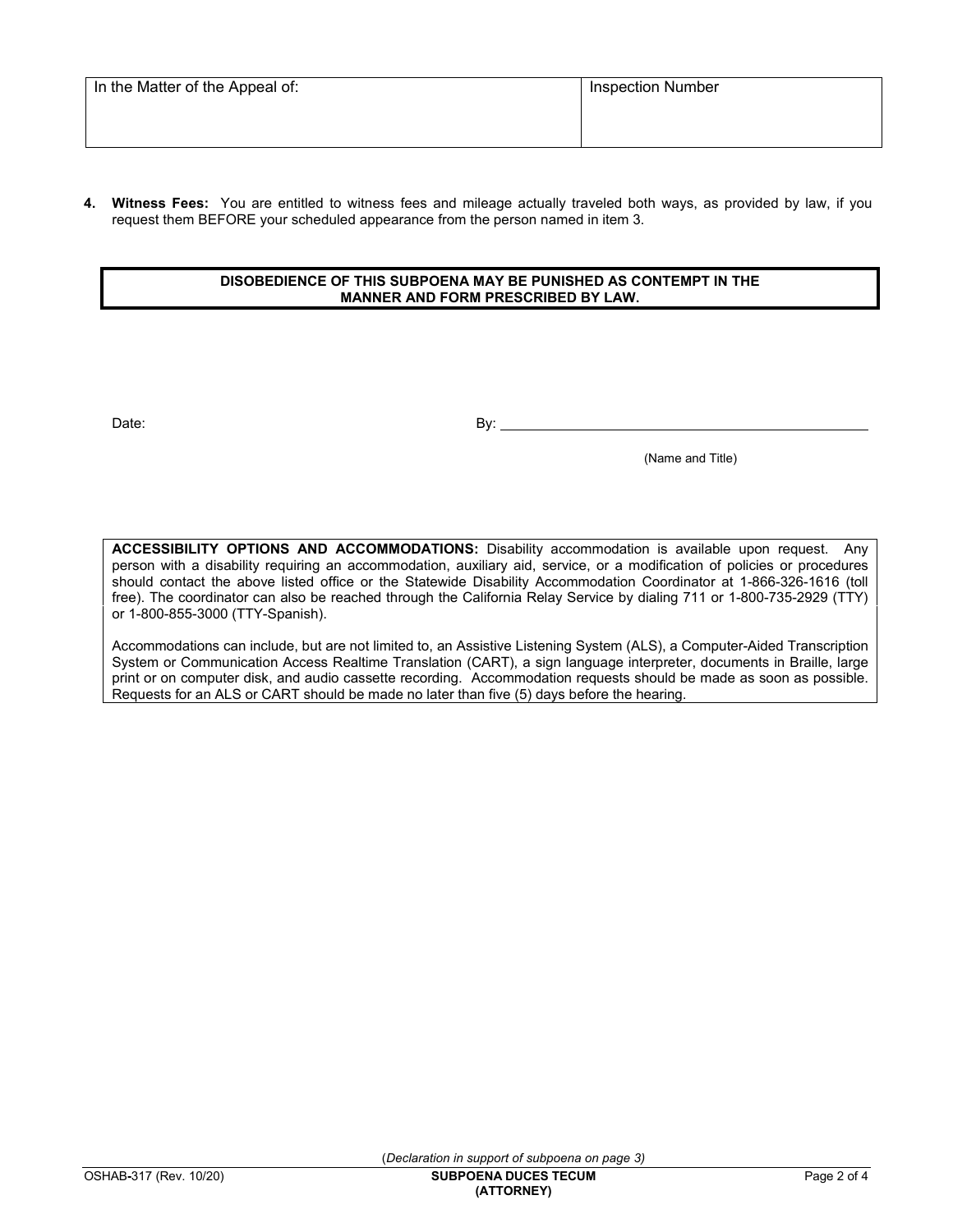| In the Matter of the Appeal of:                                                                                 | Inspection No. |  |  |  |  |  |
|-----------------------------------------------------------------------------------------------------------------|----------------|--|--|--|--|--|
|                                                                                                                 |                |  |  |  |  |  |
|                                                                                                                 |                |  |  |  |  |  |
|                                                                                                                 |                |  |  |  |  |  |
|                                                                                                                 |                |  |  |  |  |  |
| The production of the documents or other things sought by the subpoena on page one is supported by (check one): |                |  |  |  |  |  |

| ∫the attached affidavit or                                                                               | the following declaration: |  |  |                                                                                         |  |
|----------------------------------------------------------------------------------------------------------|----------------------------|--|--|-----------------------------------------------------------------------------------------|--|
| I, the undersigned, declare I am the $\vert$<br>attorney for (specify):<br>in the above-entitled matter. |                            |  |  | $\vert$ employer $\vert$ employee $\vert$ DOSH $\vert$ 3 <sup>rd</sup> party/intervenor |  |

2. The witness has possession or control of the documents or other things listed below, and shall produce them at the time and place specified in the Subpoena Duces Tecum on page one of this form. *(Specify exact items to be produced.)*

Continued on attachment.

 reasons: 3. Good cause exists for the production of the documents or other things described in paragraph 2 for the following

Continued on attachment.

4. The documents or other things described in paragraph 2 are material to the issues involved in this case for the following reasons:

Continued on attachment.

 $\overline{a}$ I declare under penalty of perjury under the laws of the State of California that the foregoing is true and correct.

Date: By:

(Name and Title)